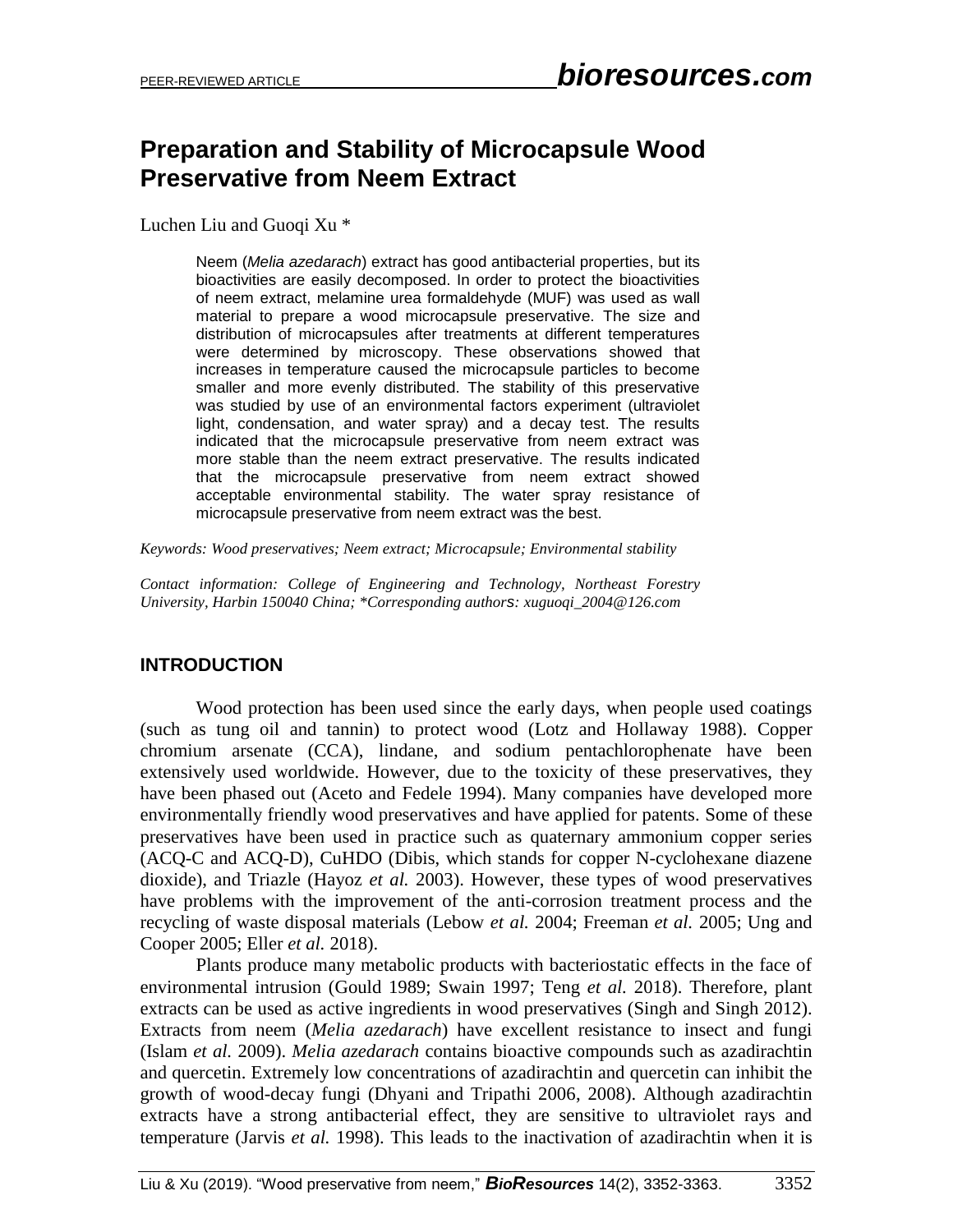used as a wood preservative, which affects the service life of the wood treated by neem extracts.

Microencapsulation is a promising remedial technique for resolving and addressing the environmental issue of pesticides (Takei *et al.* 2008; Zhu *et al.* 2010); this technique has been used for formulation of fenitrothion and methomyl (Knowles 1998). Microencapsulation entraps liquid or solid molecules in a polymeric shell material. It is commonly applied in various fields such as pesticide and medicine (Gao and Qian 2010; Li *et al.* 2011; Scott *et al.* 2011). Due to the small size of microcosmic "channels" such as wood vessels and pits (Uphill *et al.* 2014), the size and diameter of microcapsule granules are important for applying microcapsule technology to wood preservation. When the diameter of the microcapsule is less than 20 µm, it can be pressurized into some species of wood by vacuum impregnation (Hayward *et al.* 2014). Larger microcapsules are effectively imported by increasing the porosity of wood through microwave expansion and other pretreatment technologies (He *et al.* 2014). The above research indicates that this technology has certain difficulties in the use of wood preservation. In this study, microcapsule pre-preservative solution was inserted into wood and then solidified into a capsule by controlling the temperature. The air-stability of the preservative was investigated through environmental simulation experiments of sunlight, dew, and rain.

#### **EXPERIMENTAL**

#### **Materials**

Neem (*Azadirachta indica* A. Juss) seeds were picked from different trees in September 2017 (Yuanmou County, Yi Autonomous Prefecture of Chuxiong, Yun Nan Province, China (East longitude 101 ° 35 '06' - 102 °, 25 ° 23 '- 26 ° 06' north latitude)). The seeds were washed, dried, and crushed through a 20-mesh sieve. Sapwood samples were cut from fresh felled poplar (*Populus ussuriensis* Kom.) (Dongfanghong Forest Farm, Heilongjiang Province, China). The samples were prepared from a board milled to 20 mm (R)  $\times$  20 mm (L)  $\times$  10 mm (T). The chemical reagents used in the experiment were anhydrous ethanol, distilled water, and 50% melamine modified urea formaldehyde resin (Research Institute of Wood Industry, Chinese Academy of Forestry).

#### **Preparation of Microcapsule Pre-preservatives**

The active ingredients of neem were extracted from seeds using the water-bath method. The extraction temperature was 50 °C. 50% ethanol aqueous solution was used for the extraction. The extracted solvent to material ratio was 16:1 by volume. The extracted mixture was suction-filtered to obtain a filtrate. The filtrate was placed on a rotary evaporator to obtain an extract of the neem seed active ingredient. All mixtures were formulated to contain 10% neem extract and 10% MUF by weight. The mixture treatments were prepared using a 90-4 digital temperature-controlled magnetic stirrer (Shanghai Zhenjie experimental equipment co. LTD, Shanghai, China) at a temperature of 50 °C, a stirring speed of 1200 r/min, and a stirring time of 1 h.

#### **Immersion Treatment of Wood Samples**

All wood samples were extracted with purified water to remove impurities. The samples were numbered and sterilized in an autoclave at 120 °C for 1 h. The samples were conditioned to a constant mass at 103 °C in a dryer and weighed. The wood samples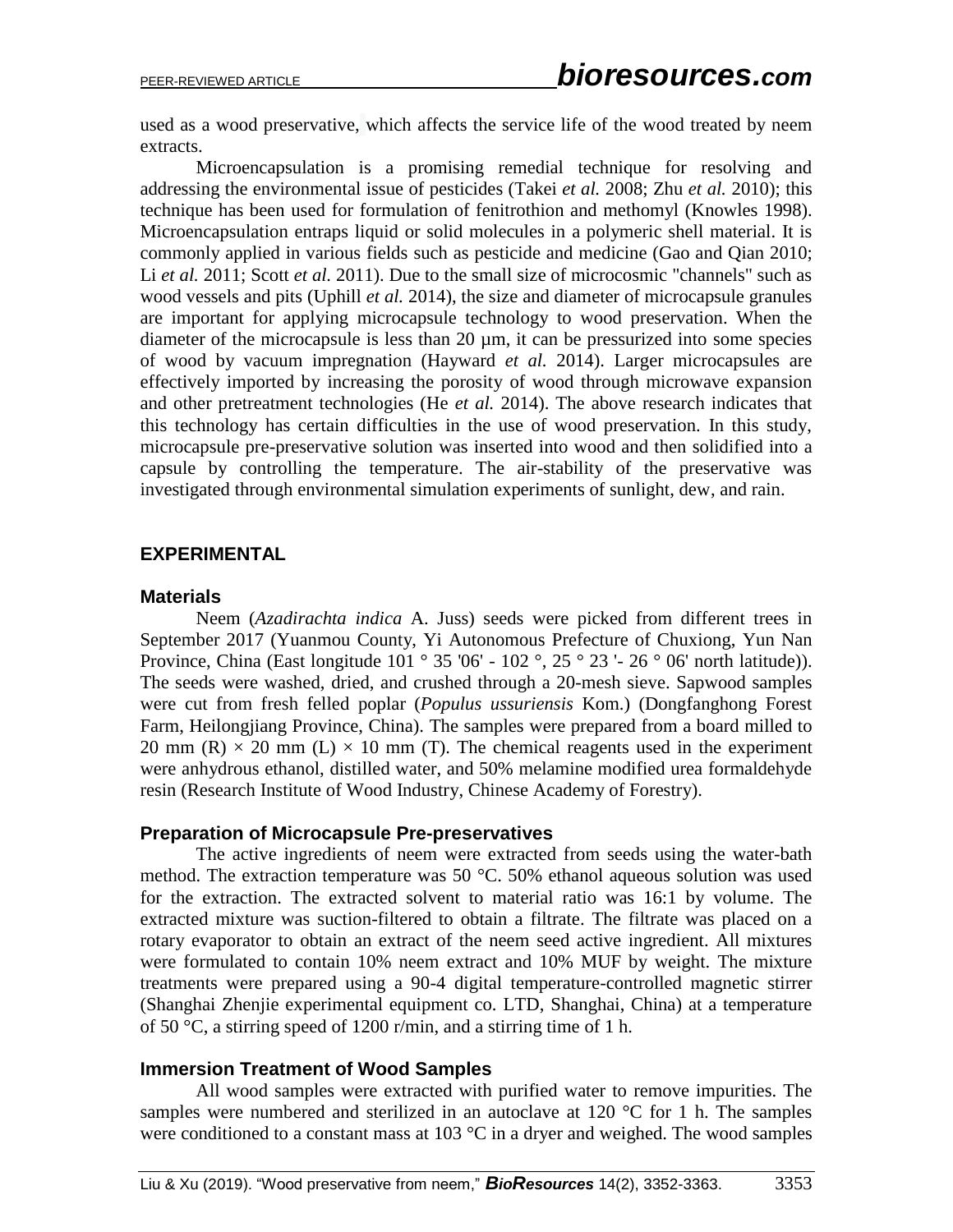were submerged under a given treatment solution and held under a vacuum for 12 h. The treatment solutions were a microcapsule pre-preservative solution, an extract of the neem seed solution, and an MUF solution. The wood samples were removed, the surface solidified liquid was erased, and the mass of the wood was weighed after drying so that the drug loading could be calculated.

## **Process of Microcapsule Formed Inside Wood Samples**

The treated with microcapsule pre-preservative solution samples were placed in an oven and gradually heated. The heating process is shown in Table 1. The control points for each temperature increased from 40  $\degree$ C to 80 with a 10  $\degree$ C interval. The heating time of the samples in each stage was 5 h. After drying all of the samples (A, B, C, D, E) at 40 °C for 5 h, a certain amount of samples (A) was taken out. The remaining samples (B, C, D, E) were dried in the next stage at 50 °C for 5 h, and then some samples (B) were taken out. The remaining samples  $(C, D, E)$  continued to be heated at 60 °C for 5 h, and the previous steps were repeated. Finally, the final samples (E), at an initial temperature of 80 °C, passed through each stage of heating. With the gradual rise in temperature, the microcapsules gradually formed inside the samples.

| Sample Groups | Heating     | <b>Heating Time</b> |
|---------------|-------------|---------------------|
|               | Temperature |                     |
| <b>ABCDE</b>  | 40 °C       | 5 h                 |
| <b>BCDE</b>   | 50 °C       | 5 <sub>h</sub>      |
| CDE.          | 60 °C       | 5 h                 |
| DE            | 70 °C       | 5 h                 |
|               | 80 °C       | 5 h                 |

|  |  |  |  | <b>Table 1. The Heating Process</b> |
|--|--|--|--|-------------------------------------|
|--|--|--|--|-------------------------------------|

## **Morphology Observations of the Treated Wood Samples**

The treated samples were cut into small pieces (8 mm (R)  $\times$  8 mm (T)  $\times$  1 mm (L)). The small samples were sputter-coated with gold. The morphology was observed by scanning electron microscopy (SEM, Quanta 200, FEI Co., Hillsboro, OR, USA). The acceleration voltage was set to 10 kv to 15 kv, the beam spot was 2 to 3, and the working distance was 10 mm.

## **Environmental Factors Experimental Design**

To evaluate the environmental stability of microcapsule wood preservatives, accelerated ageing tests of the three different treated wood samples (Table 2) were performed in an ultraviolet aging test chamber using ultraviolet rays, condensation, and spray. A UV-A340 lamp and UV-B313 was used to simulate the UV portion of the solar spectrum. The spray and condensation of water was used to simulate rain and dew.

## **Decay Resistance Test of the Treated Wood Samples before and after Accelerated Ageing Tests**

This test used the samples in Table 2. The samples taken before the accelerated ageing tests were treated as the control experiment. The wood samples were tested for resistance to wood-decay fungi using a Chinese standard method of testing wood preservatives (GB/T 13942.1 2009). The treated wood samples were conditioned to a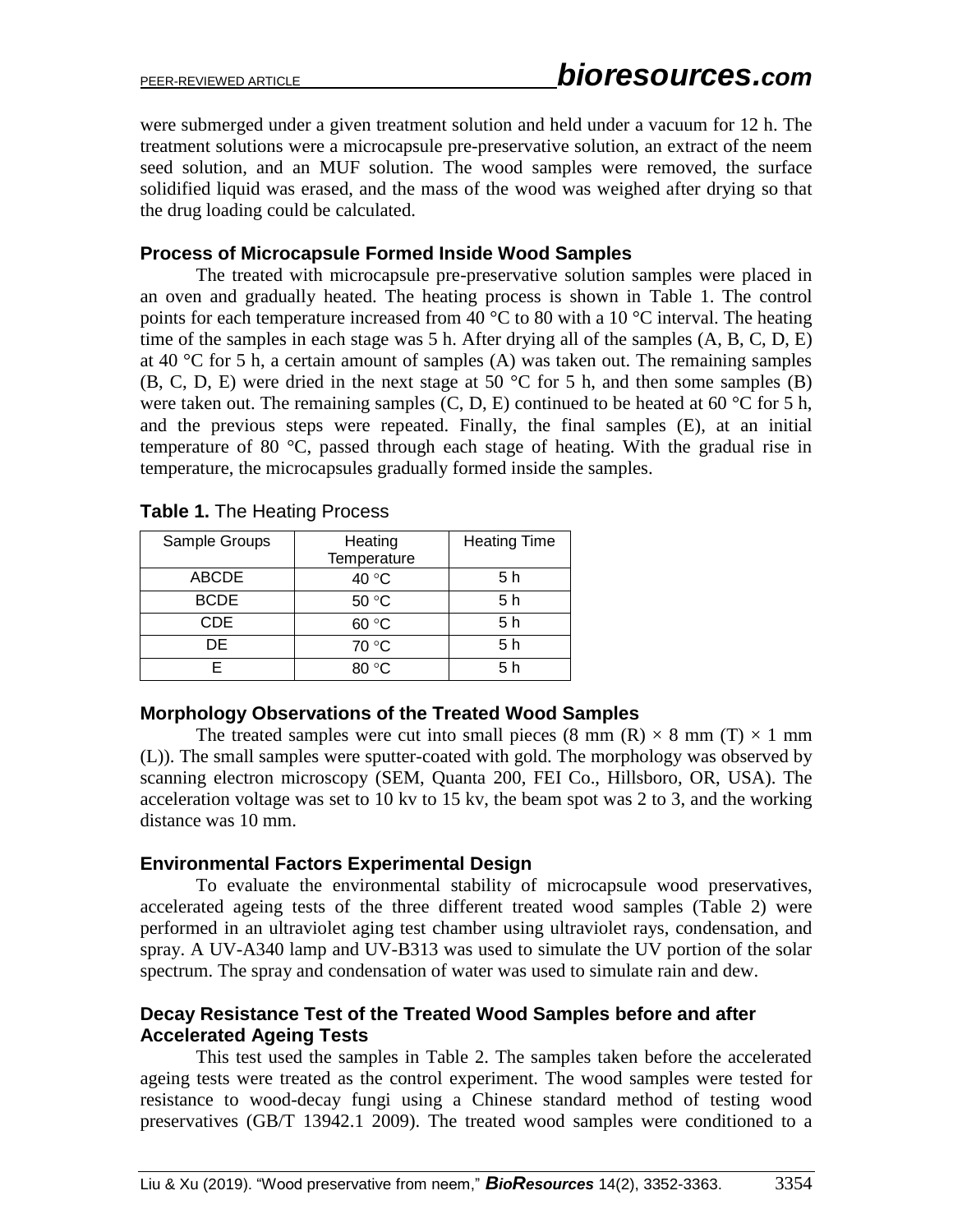constant mass at 50 °C in dryer and weighed. The treated wood samples were sterilized in an autoclave at 120  $\degree$ C for 1 h. The samples were cultured in a river sand sawdust medium with brown rot fungi (*Gloeophyllum trabeum*) for 12 weeks. After 12 weeks, the mycelium on the sample surfaces was scraped, conditioned to a constant mass at 103 °C in a dryer, and weighed. The mass loss rate of the treated samples under various accelerated aging tests was calculated.

| Experiment<br>Types   | Processing<br>Conditions           | Processing<br>Time | <b>Treating Solution</b>  |  |
|-----------------------|------------------------------------|--------------------|---------------------------|--|
|                       |                                    | 24h                | Neem seed extract         |  |
|                       | Ultraviolet light                  | 48h                | Microcapsule preservative |  |
|                       |                                    | 72h                | MUF                       |  |
|                       |                                    | 24h                | Neem seed extract         |  |
| Single-factor<br>test | Condensation                       | 48h                | Microcapsule preservative |  |
|                       |                                    | 72h                | MUF                       |  |
|                       |                                    | 24h                | Neem seed extract         |  |
|                       | Water spray                        | 48h                | Microcapsule preservative |  |
|                       |                                    | 72h                | MUF                       |  |
|                       |                                    | $12h + 12h$        | Neem seed extract         |  |
| Two-factor test       | Ultraviolet light+<br>Condensation | 24h+24h            | Microcapsule preservative |  |
|                       |                                    | $36h+36h$          | MUF                       |  |
|                       | Ultraviolet<br>light+water spray   | $12h + 12h$        | Neem seed extract         |  |
|                       |                                    | $24h + 24h$        | Microcapsule preservative |  |
|                       |                                    | 36h+36h            | MUF                       |  |

| Table 2. The Environmental Factors Experimental Design |  |  |
|--------------------------------------------------------|--|--|
|                                                        |  |  |
|                                                        |  |  |

# **RESULTS AND DISCUSSION**

## **Observation of the Morphology of the internal Microcapsule in Treated Wood Samples**

The morphology of the wood samples that did not undergo the soaking treatment is shown in Fig. 1. The SEM images show the morphologies of the internal microcapsules of the samples under different control temperatures after gradual heating (Figs. 2 to 6). Some tiny particles were visualized to have formed inside the treated wood samples. This indicated that a large number of microcapsules had been formed in the wood cavity after it was impregnated with the microcapsule pre-preservative solution and was heat cured. This kind of microcapsule structure used MUF as the wall material. The neem extracts were wrapped inside as core material and then fixed in the cavity of the samples. During the microcapsule process, the prepolymer condensed to form MUF particles in the aqueous solution, then the particles aggregated and were deposited at the surface of the internal phase (neem extracts). The morphologies of the internal microcapsules in the samples treated at temperatures below 40  $\degree$ C are shown in Fig. 2, which shows that the microcapsule existed in some places of the samples, while it was not distributed in some other places. The distribution of the microcapsule was very uneven and sparse. The mean diameter of the microcapsules was slightly larger. The morphology of the internal microcapsule in the samples treated at temperatures below 50 °C are shown in Fig. 3.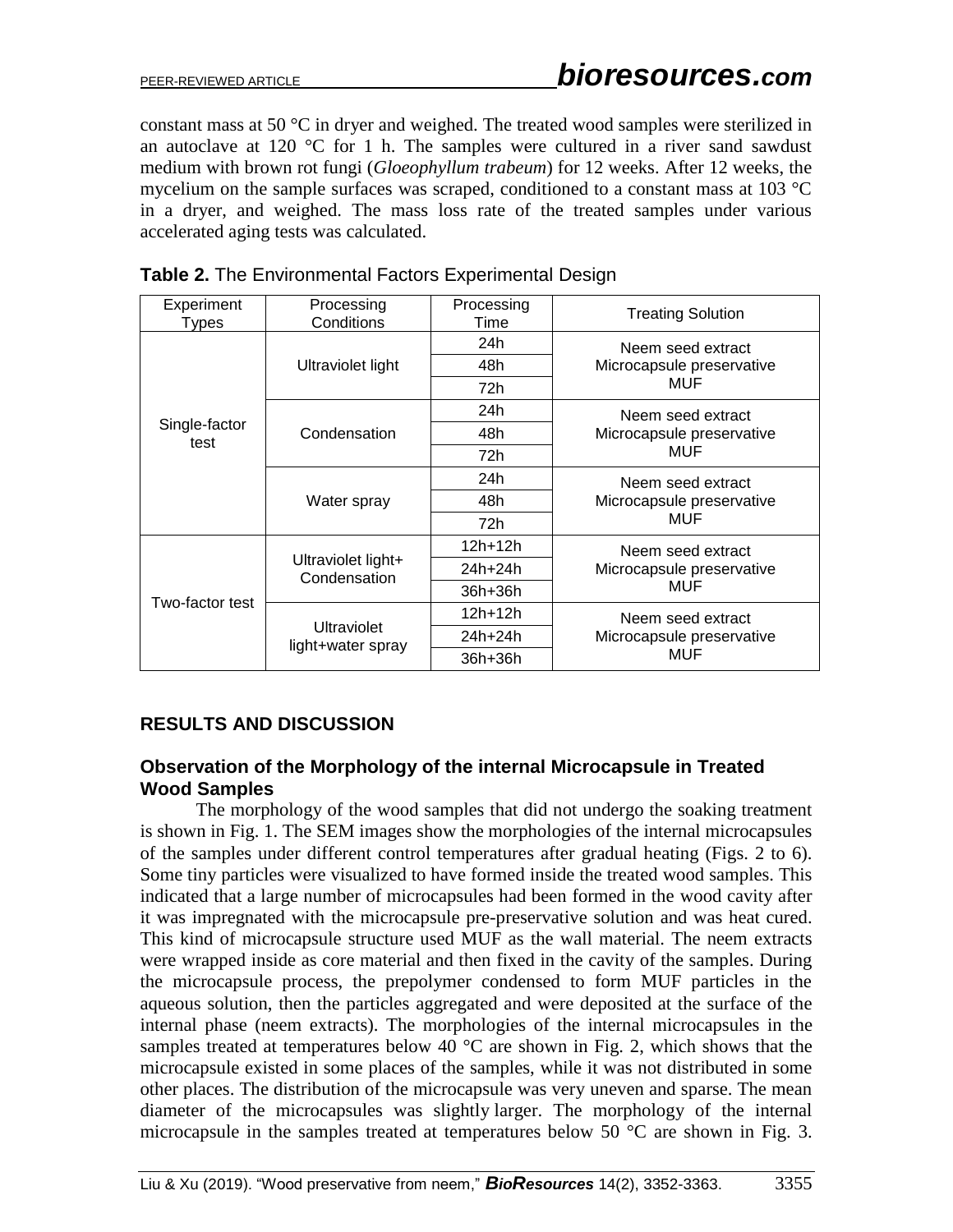Compared with the microstructure of wood treated below 40 °C, the microcapsule distributions were more uniform, dense, and showed a trend of decreasing of particle size. The morphology of the internal microcapsule in the samples treated at temperatures below 60 °C are shown in Fig. 4. The size of microcapsules decreased and the distribution of microcapsules was more uniform than that of the samples taken under low temperature conditions. The morphology of the internal microcapsule in the treated wood samples under 70  $\degree$ C are shown in Fig. 5, which indicates that tiny microcapsule particles in the cell wall of the wood gradually formed a microcapsule structure similar to the membrane shape. The microcapsule was attached to the inner wall of the wood pit. The morphology of the internal microcapsule in the samples treated at temperatures below 80 °C were shown in Fig. 6. It was shown that the particle size of the microcapsule further decreased and became more similar to the membrane structure. The average particle size of the microcapsule was about 1 μm. Microcapsules were also the most evenly distributed. Therefore, the temperature of the treatment affected the uniformity and particle size of encapsulation in the wood samples.



**Fig. 1.** The morphology of wood samples without soaking treatment



**Fig. 2.** The morphology of the internal microcapsule in treated samples under 40 °C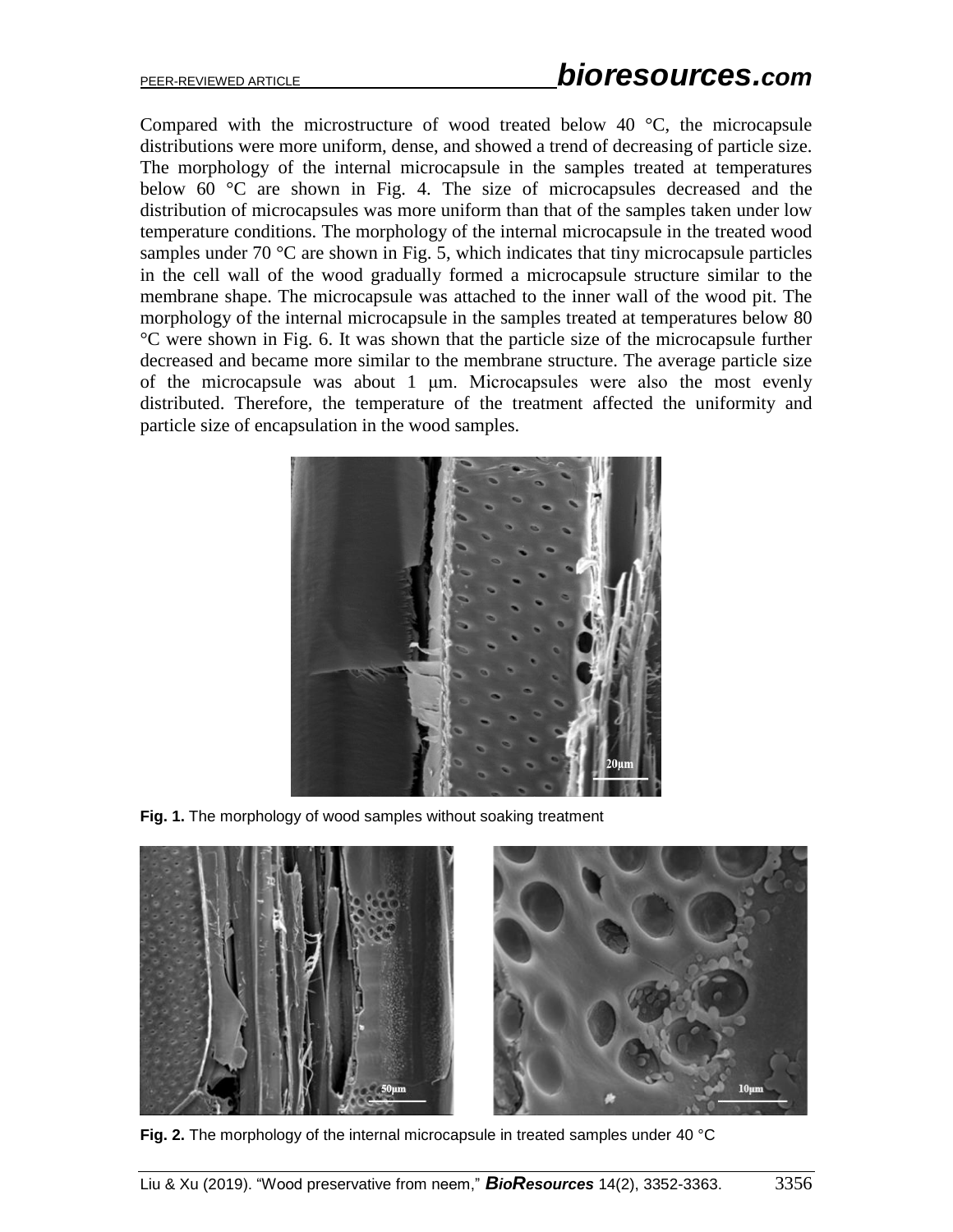

**Fig. 3.** The morphology of the internal microcapsule in treated samples under 50 °C



**Fig. 4.** The morphology of the internal microcapsule in treated samples under 60 °C



**Fig. 5.** The morphology of the internal microcapsule in treated samples under 70 °C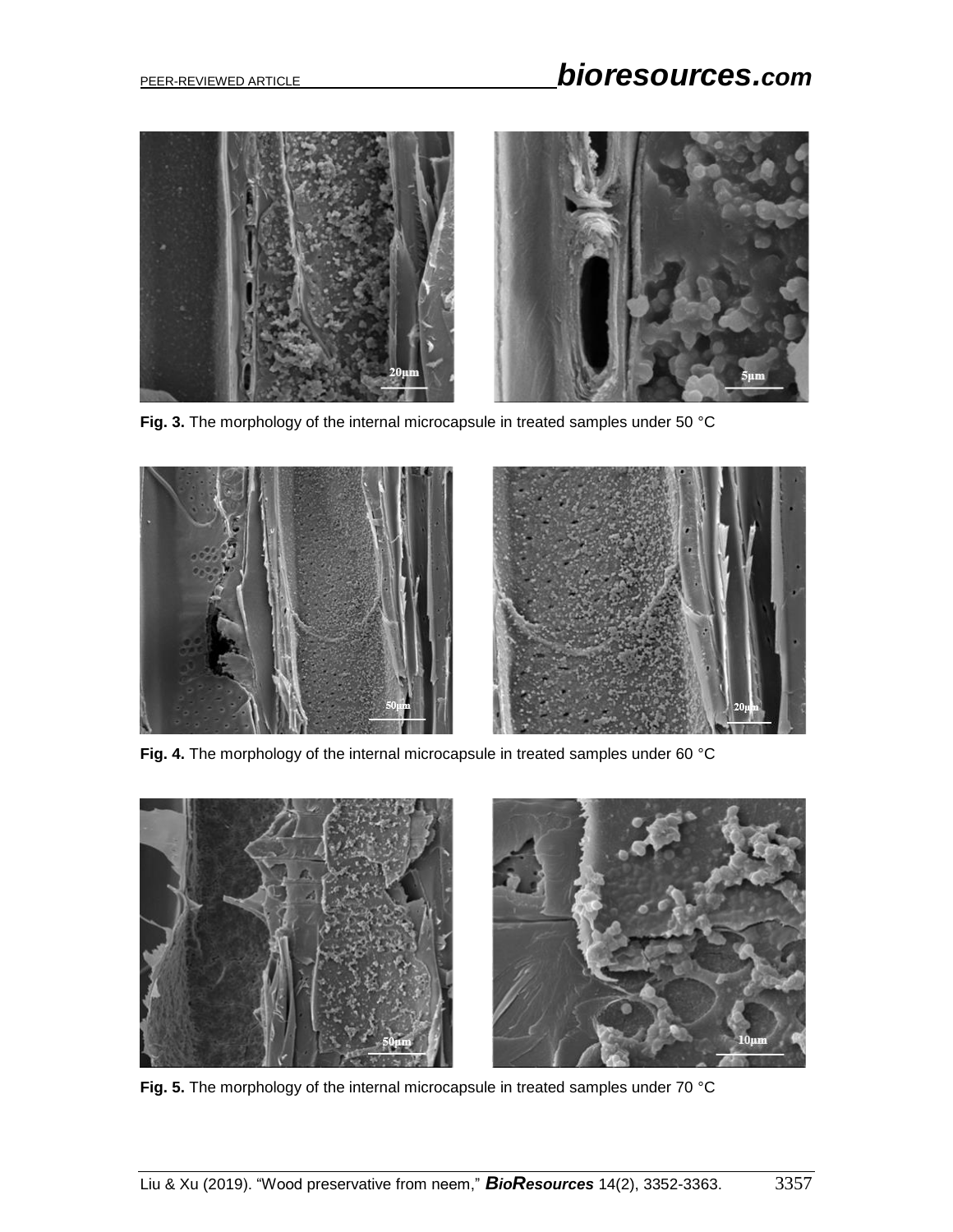

**Fig. 6.** The morphology of the internal microcapsule in treated samples under 80 °C

# **Environmental Factors Experimental Analysis**

*Control experiment analysis*

The mass loss rates of the control samples attacked by brown rot fungi are shown in Table 3. The grading standards of decay resistance are shown in Table 4. The highest mass loss rate was found in the water-treated samples, and the lowest was the present in the microcapsule preservative-treated samples. The microcapsule preservative had the best decay resistance, followed by the neem extract, while MUF and water had little to no decay resistance. Thus, the antibacterial component was in the neem extract. After the neem extract was coated with MUF to form microcapsules, it could not decompose easily due to the protective effect of wall material, so the effect of the drug lasted longer.

| Treatment Solution           | Concentration (By Weight) | Mass Loss Rate (%) | <b>Durability Class</b> |
|------------------------------|---------------------------|--------------------|-------------------------|
| Neem extract                 | 10%                       | 12.35              | Durable                 |
| Microcapsule<br>preservative | 10%                       | 6.60               | Strong durable          |
| MUF                          | 10%                       | 46.11              | Non-durable             |
| Water                        |                           | 54.81              | Non-durable             |

|  |  | Table 3. Decay Resistance of Control Group |  |  |
|--|--|--------------------------------------------|--|--|
|--|--|--------------------------------------------|--|--|

|  |  | Table 4. Grading Standards of Decay Resistance |
|--|--|------------------------------------------------|

| Classes | <b>Durability Class</b> | Mass Loss Rate (%) |
|---------|-------------------------|--------------------|
|         | Strong durable          | $0 - 10$           |
|         | Durable                 | 11-24              |
| Ш       | Less durable            | 25-44              |
|         | Non-durable             | >45                |

#### *Environmental factors experimental analysis*

The results of the resistance test for the brown fungi after single-factor test are shown in Fig. 7. The mass loss rate of the samples treated by microcapsule preservatives was the lowest in all conditions, followed by the mass loss rate of the samples treated by neem extract. The highest mass loss rate was displayed by the samples treated with MUF.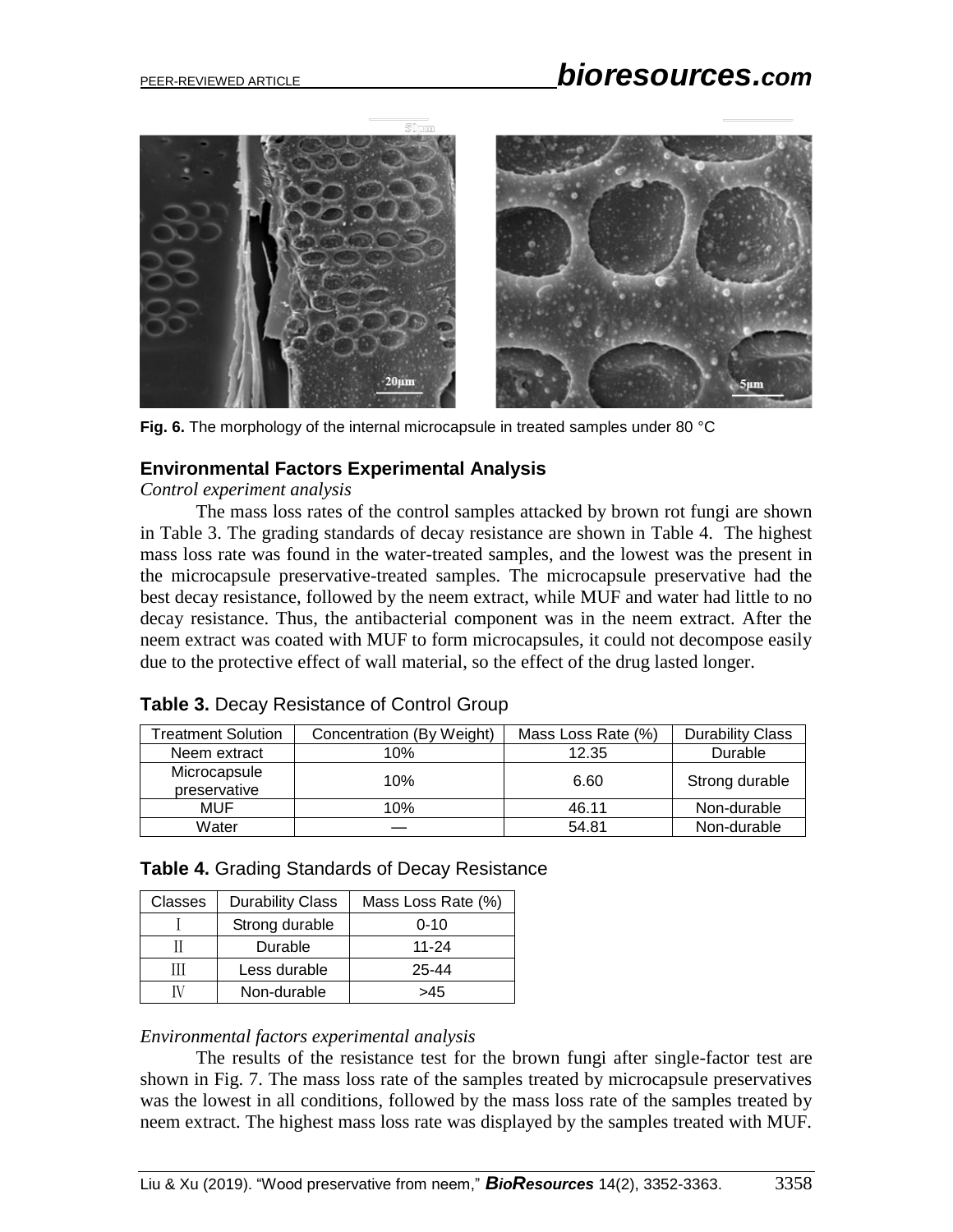The mass loss rate of the samples treated by microcapsule preservatives and exposed to UV and condensation increased with time. However, the mass loss rate of the samples treated by microcapsule preservatives and exposed to spray did not change with the increase of the treatment time. This result indicated that the microcapsules had the best resistance to spray.



**Fig. 7.** The mass loss rate of the treated samples by single environmental factors was attacked by brown fungi (a: MUF, b: 10% neem extract, c: 10% microcapsule preservatives)

Compared with the mass loss rate of the samples before accelerated ageing tests (Table 3), the durability class of the samples treated by MUF did not change under any conditions. They were still at a non-durable level, which showed that the MUF did not have preservative properties. After 24 h of UV treatment, the durability class of the samples treated by neem extract remained unchanged. After 48 h of UV treatment, the durability class of the samples treated by neem extract went from a durable level to a less durable level. After 48 h of UV treatment, the durability class of the samples treated by neem extract was less durable. After 24 h of UV treatment, the durability class of the samples treated by microcapsule preservatives remained unchanged. However, after 48 h or 72 h of UV treatment, the durability class of the samples treated by microcapsule preservatives still remained at a durable level.

The above data indicated that UV in the environment could indeed influence the antibacterial component of neem extract. The antibacterial effect decreased with the increase of ultraviolet irradiation. After the microcapsule structure of the extract and MUF was formed in the samples, the influence of UV on the microcapsule was reduced and the antibacterial component of the extract was protected by MUF. So, the antibacterial effect of the extract was prolonged.

The effect of condensation treatment on neem extract was noticeable. After 24 h of condensation treatment, the durability class of the samples treated by neem extract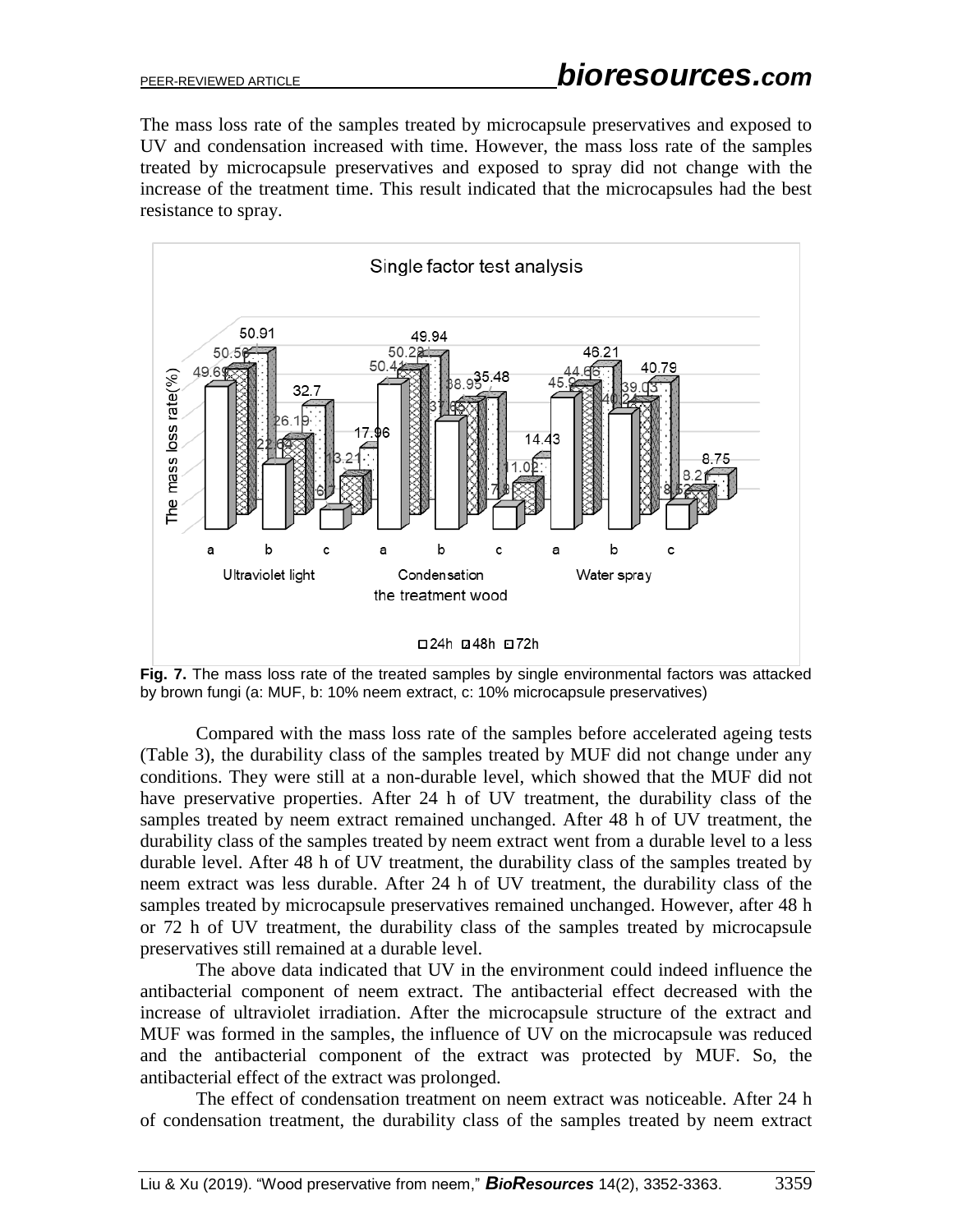remained unchanged. After 48 h of condensation treatment, the durability class of the samples treated by neem extract went from a durable level to a less durable level. After 48 h of condensation treatment, the durability class of the samples treated by neem extract was at a less durable level. After 24 h of condensation treatment, the durability class of the samples treated by microcapsule preservatives remained unchanged. However, after 48 h or 72 h of condensation treatment, the durability class of the samples treated by microcapsule preservatives still remained at a durable level. During the condensation treatment, water infiltrated the samples. The antibacterial component was lost with the water. The surface of the microcapsule preservative was protected by a layer of wall material (MUF), which made the microcapsule preservative more stabilized than neem extract.

The effect of the spraying treatment on the neem extract was most noticeable compared with the control group. After 24 h of spraying treatment, the durability class of the samples treated by neem extract went from a durable level to a less durable level. However, the durability class of the samples treated by microcapsule preservatives remained at a strong durable level for the duration of the study. This was because the spray simulated the washing effect of rainwater, so that the antibacterial components flowed out with the water flow, thus reducing the amounts of antibacterial components in the samples. However, the microcapsule preservative could resist the erosion effect of rainwater. This indicated that the prepared microcapsule preservative had a strong resistance to rainwater.

According to the above experiments, the environmental stability of neem extract was poor. The samples treated with neem extract had poor resistance to all three environmental simulations, which made the wood samples vulnerable to decay. Because the microcapsule preservatives were covered by a layer of wall material, the effect of three factors on extract was reduced, and the bacteriostatic effect of the extract was prolonged. The microcapsule preservatives had the best resistance to rainwater and could resist rain erosion for a long time. They also had better resistance to dew and sunlight for a short time. Therefore, the results showed the microcapsule preservatives could protect the antibacterial activity of neem extract by reducing the influence of the environment, which made the antibacterial effect release slowly, prolonging the preservative effect.

The results of the two-factor accelerated ageing tests are presented in Fig. 8. The decay resistance of the neem extract treated by a two factors test decreased greatly compared to a single factor experiment. Compared with the mass loss rate of the samples before accelerated ageing tests (Table 3), the durability class of the samples treated by neem extract went from a durable level to a non-durable level under any conditions. After any environmental treatment, the neem extract was no longer resistant to fungi decay, so it could not protect the wood. After exposure to UV and condensation, the durability class of the samples treated by microcapsule preservatives still remained at a durable level. After exposure to UV and spray, the durability class of the samples treated by microcapsule preservatives still remained at a durable level. This indicated that the microcapsule preservative extract had a certain resistance to the various environmental factors and could protect the wood from fungal decay to a certain extent. The decay resistance mechanism of the microcapsule preservatives and the slow-release properties of active ingredients will be further discussed in a subsequent study. This would help further the understanding of the service life of the microcapsule preservative and improve its performance in order to apply it in practice.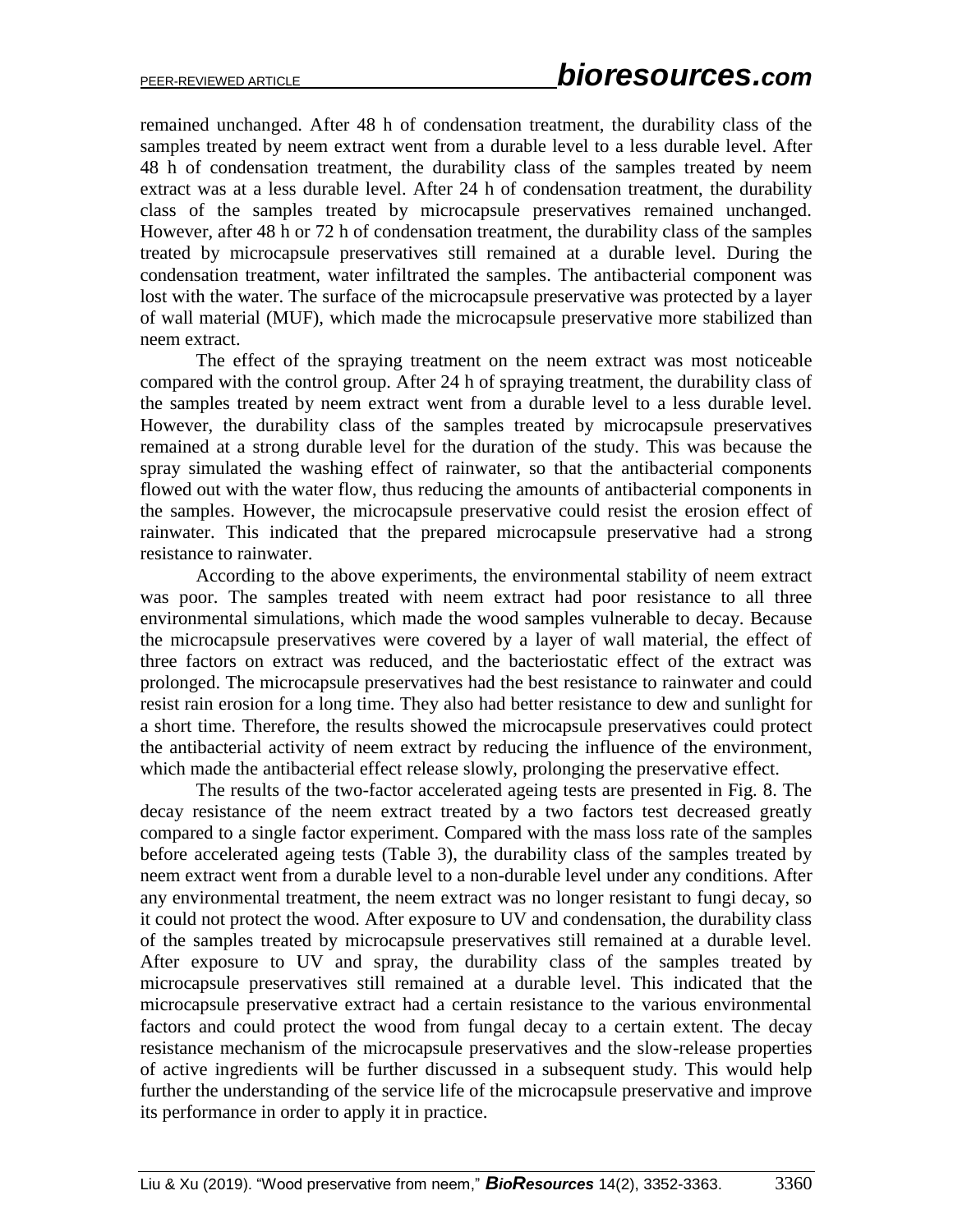

**Fig. 8.** The mass loss rate of the treated samples by two environmental factors was attacked by brown fungi (a: MUF, b: 10% neem extract, c: 10% microcapsule preservatives)

# **CONCLUSIONS**

- 1. With increasing temperature, the diameter of the microcapsules within the wood specimens decreased gradually. The distribution in the wood cell wall was more uniform, and the binding was closer. The microcapsule preservative prepared by neem extracts experienced a slow release of its antibacterial properties when MUF was used as the coating of its wall material.
- 2. This research simulated the use of wood preservatives in outdoor environments, such as sunlight, dew, and rain. The stability of neem extract in microcapsule form was greatly improved. The neem extract microcapsule preservatives had certain resistance to sunlight, dew, rain, and effects of their interaction. The rain resistance of the neem extract microcapsule preservative was the best among the samples.
- 3. This study indicated that the microcapsule preservative had a certain prospect for application as an environmentally friendly wood preservative. Through the coating of the wall layer, the active ingredients of the plant extract could be protected inside of the microcapsule, reducing the volatility of the active ingredients.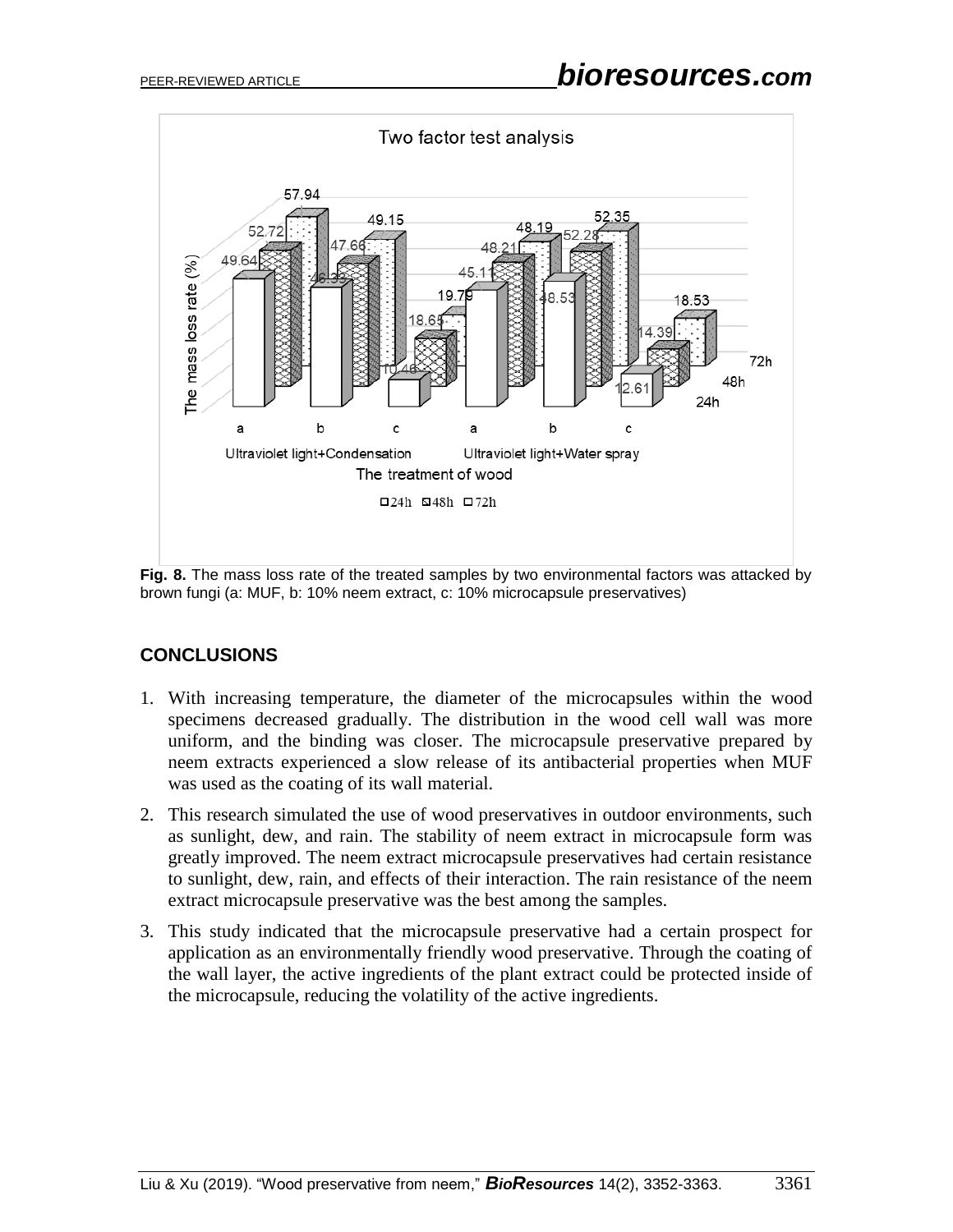## **ACKNOWLEDGEMENT**

This work was financially supported by the Natural Science Foundation of China (Grant No. 31500470), and the Natural Science Foundation of Heilongjiang Province, China (Grant No. C 2016014).

# **REFERENCES CITED**

- Aceto, M., and Fedele A. (1994). "Rain water effect on the release of arsenic, chromium and copper from treated wood," *Fresenius Environ Bulletin* 3(7), 389-394.
- Dhyani, S., and Tripathi, S (2006). "Protection of hard and softwood through neem leaves extracts and oil: A direction towards development of eco-friendly wood preservatives," in: *The 37th Annual Meeting of International Research Group on Wood Preservation*, Tromsø, Norway.
- Dhyani, S., and Tripathi, S. (2008). "Quercetin-a potential compound of *Azadirachta indica* A. Juss. (neem) leaves exhibiting activity against wood decaying fungi and termites," in: *Proceedings of the 39th International Research Group on Wood Preservation*, Istanbul, Turkey.
- Eller, F. J., Hay, W. T., Kirker, G. T., Mankowski, M. E., and Selling, G. W. (2018). "Hexadecyl ammonium chloride amylose inclusion complex to emulsify cedarwood oil and treat wood against termites and wood-decay fungi," *International Biodeterioration and Biodegradation* 129, 95-101. DOI: 10.1016/j.ibiod.2018.01.010

Freeman, M. H., Nicholas, D. D., and Schultz, T. P. (2005). "Non-arsenical wood protection: alternatives for CCA, creosote, and pentaclorophenol," *Environmental Impacts of Treated Wood*, Chapter 2. DOI: 10.1201/9781420006216.ch2

Gao, G. B., and Qian, C. X. (2010). "Preparation and characterization of hexadecane microcapsule with polyurea-melamine formaldehyde resin shell materials," *Chinese Chemical Letters* 21(5), 533-537. DOI: 10.1016/j.cclet.2009.11.021

GB/T 13942.1 (2009). "Durability of wood - Part 1: Method for laboratory test of natural decay resistance," Standardization Administration of China, China.

- Gould, G. W. (1989). *Mechanisms of Action of Food Preservation Procedures*, Springer, Berlin, Germany.
- Hayoz, P., Peter, W., and Rogez, D. (2003). "A new innovative stabilization method for the protection of natural wood," *Progress in Organic Coatings* 48(2-4), 297-309. DOI: [10.1016/S0300-9440\(03\)00102-4](http://dx.doi.org/10.1016/S0300-9440(03)00102-4)
- Hayward, P. J., Rae, W. J., and Black, J. M. (2014). "Encapsulated wood preservatives," U. S. Patent No. 20140057095A1.
- He, S., Lin, L., Fu, F., Zhou, Y., and Fan, M. (2014). "Microwave treatment for enhancing the liquid permeability of Chinese fir," *BioResources* 9(2), 1924-1938. DOI: 10.15376/biores.9.2.1924-1938
- Islam, M. M., Shams, M. I., Ilias, G. N. M., and Hannan, M. O. (2009). "Protective antifungal effect of neem (*Azadirachta indica*) extracts on mango (*Mangifera indica*) and rain tree (*Albizia saman*) wood," *International Biodeterioration and Biodegradation* 63(2), 241-243. DOI: 10.1016/j.ibiod.2008.07.010
- Jarvis, A. P., Johnson, S., Morgan, E. D. (1998). "Stability of the natural insecticide azadirachtin in aqueous and organic solvents," *Pest Management Science* 53(3), 217- 222. DOI: 10.1002/(SICI)1096-9063(199807)53:3<217::AID-PS766>3.0.CO;2-9